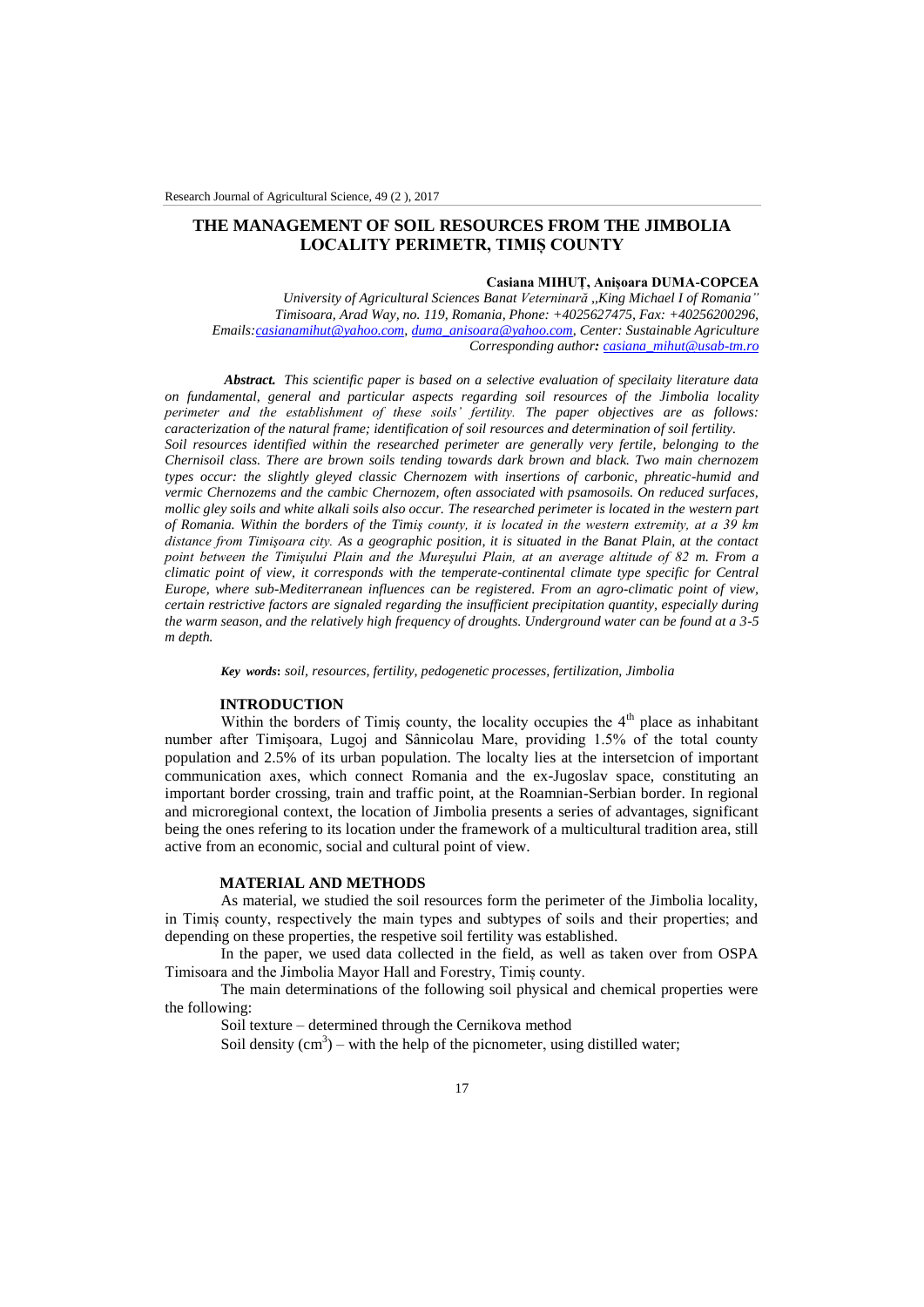Apparent density, total porosity and aeration porosity were determined through calculaiton;

The soil humus content  $(\%)$  – through titrimetric methods, respectively the Tiurin method;

Total Nitrogen dosage – was carried out with the help of the the Kjeldhal method; Mobile phosphor – determined through Egner-Rhiem-Domingo on a UV – VIS spectrophotometer;

Assimilable potassium – was extracted in a lactate ammonium acetate and was determined with the help of the atomic absorption spectrophotometer;

The total cationic exchange capacity  $(T)$  – determined through the Bower method, by saturating the soil with Na from the Na acetate  $1N$  to  $pH - 8.2$ .

The alkali saturation degree (V%) was calculated.

## **RESULTS AND DISCUSSIONS**

The main pedogenetic processes which occur in the soils specific for the studied area are: bioaccumulation, eluviation-illuviation, specific alteration, gleification, stagnogleification, salinization, alkalization, vermic and andic processes.

As a result of the research and field study, two main types of chernozem were identified, namely the slightly gleyed classic Chernozem with insertions of carbonic, phreatichumid and vermic Chernozems and the cambic Chernozem, often associated with psamosoils. On reduced surfaces, mollic gley soils and white alkali soils also occur.

The *slightly gleyed chernozem*, occupies the largest surface in the research perimeter, also being the most important soil type, due to the large surfaces it covers, as well as its natural fertility. In table 1 .,the physical and chemical properties of the slightly gleyed chernozem type from Jimbolia are presented.

The content in corse sand is extremely reduced, with values ranging from 0.2% in the A/Ccaac horizon and 0.5% in the C/Go4 horizon. However, fine sand is well represented, with values ranging between  $39.3\%$  C/Go<sub>4</sub> and  $48.6\%$  in the C/Go<sub>3</sub> horizon. Dust presents values between  $22.7\%$ in the Atk horizon and 26.2% in the C/Go<sub>3</sub> horizon. Argil presents values between 24.9% in the C/Go<sub>3</sub> horizon and  $32.0\%$  in the Cgo<sub>4</sub> horizon.

According to the granulometric composition, the respective soil fits under the "medium texture" class, subclass medium clay.

The Apparent density (DA) value is extremely low in the surface Atk horizon, with a 1.10 g/cm<sup>3</sup> value, very low foarte in the 18-75 cm interval, and low in the Amk<sub>2</sub> horizon with a 1.35 g/cm<sup>3</sup> value.

Soil reaction is slow to moderate alkali, with values ranging from 7.92 in the Atk horizon and 8.62 in the Ccaac<sub>1</sub>g<sub>2</sub> horizon. Up to a 50 cm depth, the soil is slightly to moderate carbonated with values between 3.15% and 5.55% CaCO<sub>3</sub>, after this depth it becomes highly carbonated with values ranging from 17.4% to 22.4% CaCO<sub>3</sub>. The soil humus content values vary from 2.92% in the Amk<sub>2</sub> horizon to 3.82% in the Atk horizon, the soil sporting a medium humus content. The soil is well provided with mobile P and lowly provided with mobile K. The cationic change capacity (T) presents medium values, ranging from 22.19 me/100 g soil to 33.94 me/100 g soil.

Typical slighltly gleyed chernozem fertility. Medium texture and glomerular strucutre in the surface horizon (Am) insures a good aeration and water and air permeability, a good useful water retaining capacity and a low resistance to land works, which confers this soil the highest production potential.

Still, being located in a area with low and unequally distributed precipitations, it firstly needs irrigation arangements.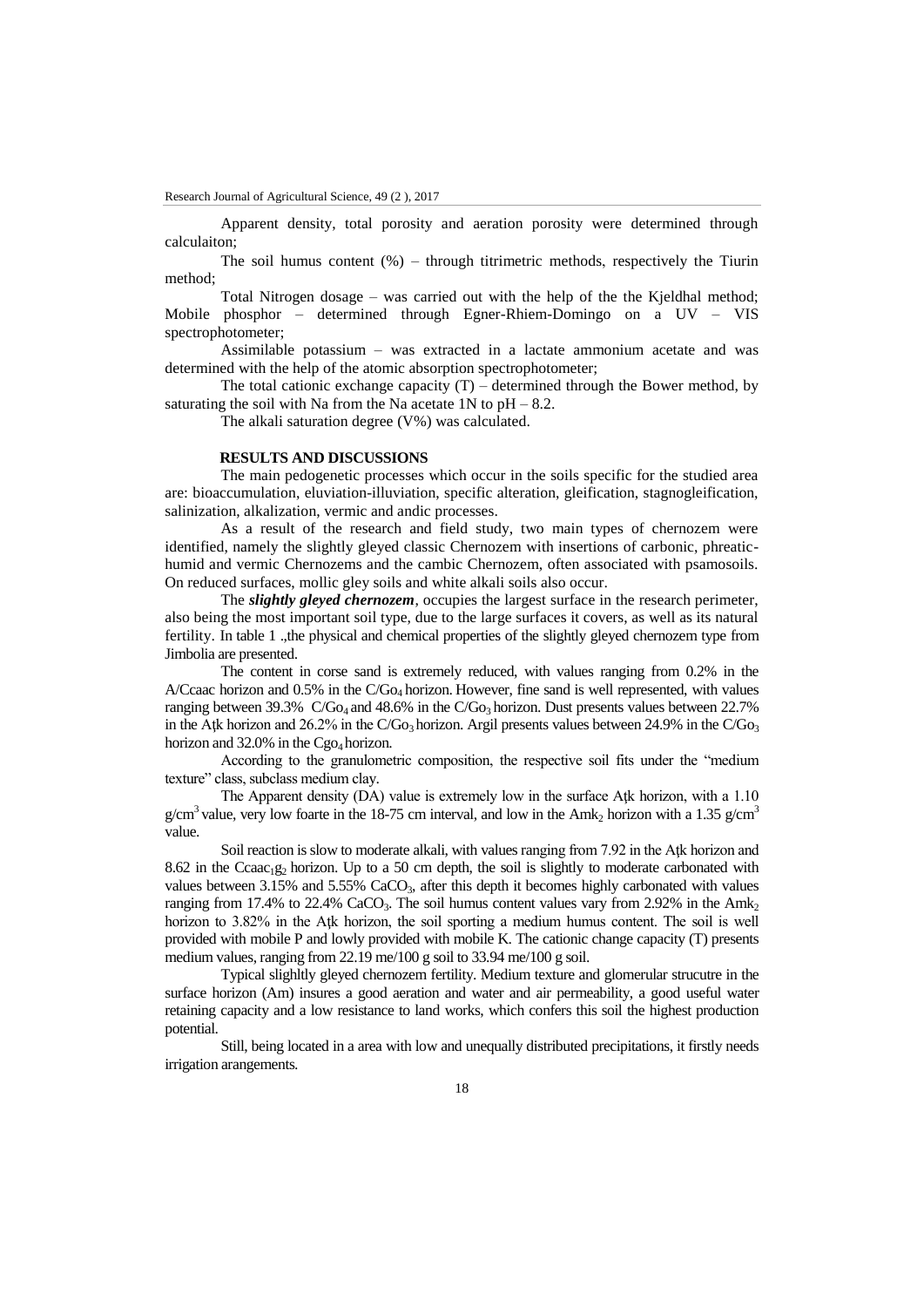## Research Journal of Agricultural Science, 49 (2 ), 2017

Organic and mineral fertilization is necessary to maintain and recover soil fertility in theis case.

*Table 1.*

# Horizont  $A\mathfrak{t}$  Amk<sub>1</sub>  $\mathfrak{m}$ k<sub>2</sub>  $\mathfrak{A}$ /Ccaac  $\mathfrak{c}_{\text{c} \text{caac}_1g_2}$  C/Go<sub>3</sub> C/Go<sub>4</sub> *Depth (cm) 0-5 5-18 18-50 50-75 75-140 140-165 165-200* Coarse sand (2,0-0,2 mm)% 0.3 0.4 0.3 0.3 0.2 0.3 0.3 0.5 Fine sand (0,02-0,02 mm)% 46.7 48.0 45.8 45.3 43.6 48.6 39.3 Dust (0,02-0,002 mm)% 22.7 22.9 23.8 23.5 25.7 26.2 23.2 Clay (sub 0,002 mm)% 30.3 28.7 30.1 31.0 30.4 24.9 32.0 TEXTURE ILL LL LL LL LL LL LL LL Density of soil ( $D g/cm<sup>3</sup>$ ) ) 2.53 2.55 2.53 Apparent density  $(DA g/cm<sup>3</sup>)$ ) 1.1 1.35 1.24 1.14 Coef. Hygroscopicity (CH %) 6.40 5.99 6.19 7.26 pH (in H<sup>2</sup> O) 7.92 8.01 8.32 8.46 8.62 8.59 8.51 Carbonates (CaCO<sub>3</sub>%) 3.15 3.31 5.55 17.4 22.4 21.7 20.4 Humus (%) 3.82 3.53 2.92 P mobile (ppm) 71 72 K mobile (ppm)  $66$  62 Head. Cationic exchange (T me/100 g and Separation 23.94 22.19  $Ca^{2+}$  (me/100 g sol) 0.53 0.53  $Mg^{2+}$  (me/100 g sol)  $10.50$  0.77  $K^+$  (me/100 g sol) 0.013 0.103

| Physical and chemicla properties of the slightly gleyed chernozem type from Jimbolia, Timiş county |
|----------------------------------------------------------------------------------------------------|
| $(after$ OSPA, 1997)                                                                               |

Table 2. presents the physical and chemical properties of the cambic chernozem from Jimbolia.

The corse sand is in low proportion, 0.5-0.3%, and the dust in a normal proportion, respectively 26%. Upper horizons show a uniform granulometric structure, with added fine elements determined by soil works. This soil presents medium-fine texture, which leads to a slightly lower water and air permeability compared to the typical chernozem. Lacking a textural differentiation, the cambic horizon was defined by the structural aggregation way, but also the change in colour of the soil material.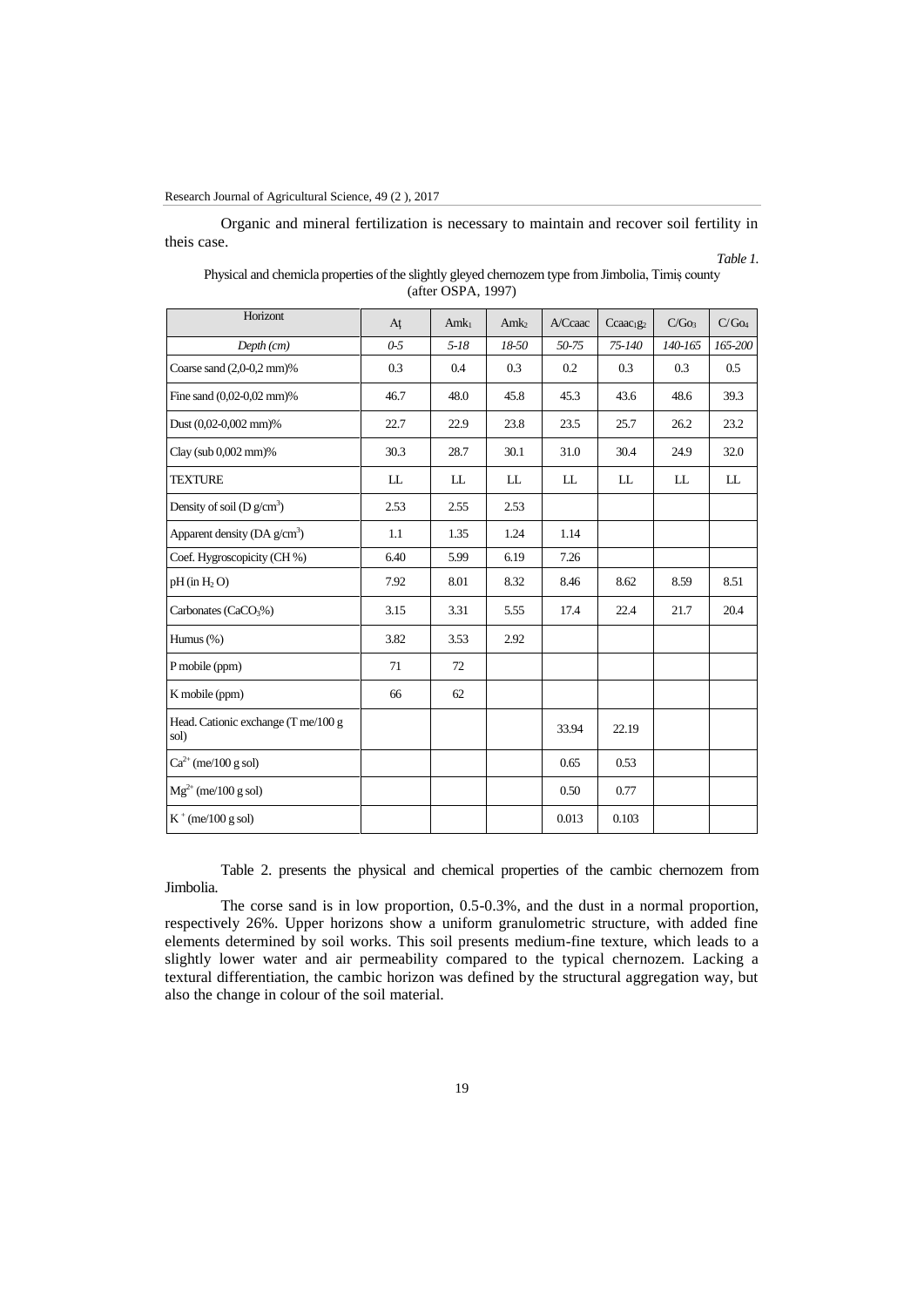*Table 2.*

|  |  |  |  |  | Physical and chemical properties of the slightly gleyed cambic chernozem from Jimbolia, |
|--|--|--|--|--|-----------------------------------------------------------------------------------------|
|--|--|--|--|--|-----------------------------------------------------------------------------------------|

| Horizont                                    | Am<br>Ap  |       | A/Bv  | Bv |           | Cca |       | Ccag |           |
|---------------------------------------------|-----------|-------|-------|----|-----------|-----|-------|------|-----------|
| $Depth$ $(cm)$                              | $0-16$    | $-32$ | $-45$ |    | $-63$     |     | $-85$ |      | $-150$    |
| Coarse sand $(2,0-0,2$ mm $)$ %             | 0.5       | 0.4   | 0.2   |    | 0.3       |     | 0.3   |      | 0.7       |
| Fine sand (0,02-0,02 mm)%                   | 34.1      | 32.6  | 30.8  |    | 32.8      |     | 31.5  |      | 32.1      |
| Dust (0,02-0,002 mm)%                       | 26.4      | 26.8  | 28.1  |    | 26.3      |     | 28.5  |      | 23.8      |
| Clay (sub $0,002$ mm)%                      | 39.0      | 40.2  | 40.9  |    | 40.6      |     | 39.7  |      | 43.4      |
| <b>TEXTURE</b>                              | <b>TT</b> | TT    | TT    |    | <b>TT</b> |     | TT    |      | <b>TT</b> |
| Density of soil (D $g/cm^3$ )               | 2.69      | 2.73  | 2.68  |    | 2.75      |     |       |      |           |
| Apparent density ( $DA$ g/cm <sup>3</sup> ) | 1.50      | 1.39  | 1.35  |    | 1.34      |     |       |      |           |
| Total porosity (PT%)                        | 44.23     | 49.08 | 49.62 |    | 51.27     |     |       |      |           |
| Porosity of aeration (PA%)                  | 11.09     | 15.26 | 15.71 |    | 17.43     |     |       |      |           |
| Coef. Hygroscopicity (CH%)                  | 8.59      | 8.90  | 9.12  |    | 9.17      |     |       |      |           |
| Wiping coefficient (CO%)                    | 12.88     | 13.35 | 13.68 |    | 13.75     |     |       |      |           |
| Field Capacity (CA%)                        | 22.09     | 24.33 | 25.11 |    | 25.25     |     |       |      |           |
| Useful water capacity (CU%)                 | 9.21      | 10.98 | 11.43 |    | 11.49     |     |       |      |           |
| Total water capacity (CT%)                  | 29.49     | 35.31 | 36.76 |    | 38.26     |     |       |      |           |
| PH in water                                 | 6.16      | 6.46  | 6.47  |    | 7.18      |     | 8.10  |      | 8.42      |
| Carbonates (CaCO3%)                         |           |       |       |    |           |     | 13.1  |      | 15.7      |
| Hydraulic conductivity $(K = mm / h)$       | 0.72      | 1.25  | 1.50  |    | 1.60      |     |       |      |           |
| Humus%                                      | 2.68      | 2.31  | 2.18  |    | 1.73      |     |       |      |           |
| <b>Bases</b>                                | 25.19     | 26.66 | 23.90 |    |           |     |       |      |           |
| Changeable hydrogen                         | 15.1      | 14.3  | 15.8  |    |           |     |       |      |           |
| Cationic exchange capacity                  | 30.0      | 31.43 | 28.07 |    |           |     |       |      | 17.40     |
| Saturation degree in bases (V%)             | 83.96     | 84.82 | 85.14 |    |           |     |       |      |           |

Timiș county (after OSPA, 1997)

Soil density presents a quite high value of 2.69  $g/cm<sup>3</sup>$  in the Ap horizon. This value inidicates a high degree of organic matter mineralization (especially duue to humus oxidation) and an accentuated melanization of the upper horizon.

Apparent density shows the highest values in the Ap horizon, respectively 1.50  $g/cm<sup>3</sup>$ , a value due to the accentuated distruction of the processed horizon structure (by eliminating non capillary pores), due to repeated passings and works performed at various soil humidity stages.

Total porosity displays medium values, respectively 44.23% in the upper horizon, these values rise up to 51.27% in the lower horizon.

Aeration porosity is low in the Ap horizon, namely 11.09%, and where the anthropic intervention is no longer present (Bv), the value increases to an average level of 17.43%, which represents a normal value.

The hygroscopicity coeficient varies proportionally with the granulometric fraction percentage, ranging from 9.17% in the Bv horizon to 8.59%, in Ap. The wilting coeficient shows values ranging between 12.88% and 13.75%, falling under the framework of the medium towards the large interval fo this indices. Field capacity varies from 22.09% (Ap) to 25.25% (Bv), the indices falling under the medium interval. Useful water capacity, presents values ranging from 9.21% to 11.49%. This indices being quite low, it falls under the low (Ap) toward medium (Bv) class. Total water capacity represents the maximum water quantity contained by the soil at one point, which, in our case, sports values ranging from 29.49% to 38.26%. These values fall under the medium interval for the upper horizon and the large interval for the lower horizons.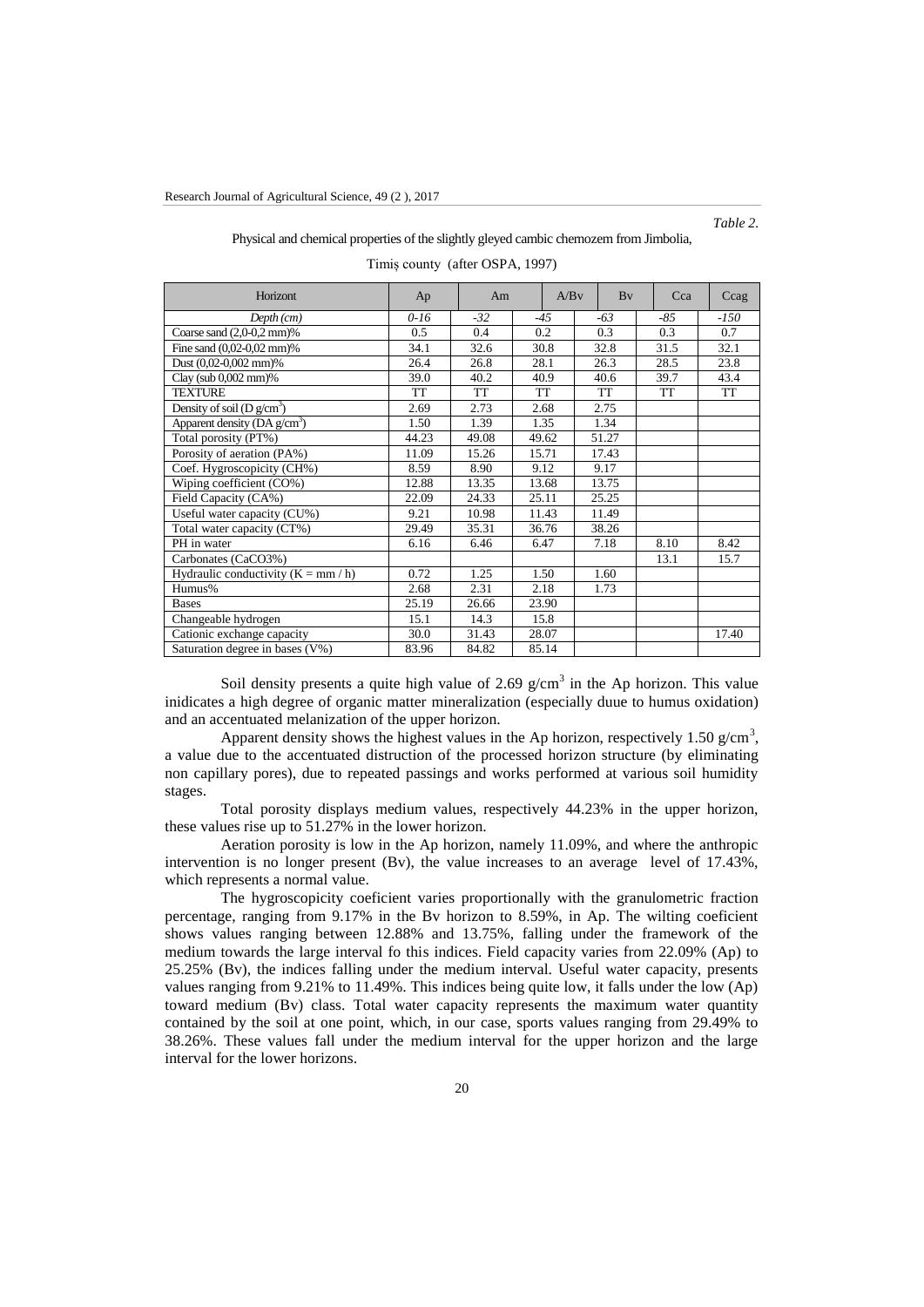Soil reaction may be defined as slightly acid in the upper horizon  $(Ap = 6.16)$  and neutral to slight alkali in the lower horizons ( $Bv = 7.18$ ; Cca = 8.10).

The humus content is of 2.68% in the Ap horizon; 2.31% in the Am horizon and drops to 1.73% in the Bv horizon. Overall, we can say the the humus provision is low, falling under the smaller interval of this indices.

The alkali saturation degree is qquite high, with a 83.96% value in Ap and 84.82% in Am, due to calcium carbonate leaching and a slight dealaklinization of the coloidal complex.

## **CONCLUSIONS**

Within the studied perimeter, agriculture ocuppies a significant share. Thus, the land fund includes 9,735 ha agricultural land, of which 92% tillable land and 8% is occupied by grass and hay land.

They are generally fertile soils, esepcially the ones in the chernisoil class, respectively chernozems, that carry a high production potential. Of the crop plants, corn is the predominant one, followed by wheat with production surpassing the national average.

A low fertility occurs in the Hygric soil class, respectively mollic Gley soil and the salsodisoils, respectively white alkali, but this cover small surfaces and are usually occupied by grass and hay land.

The soil fertility in the Jimboia locality perimeter, Timiș county, was established following a close analysis of the main properties of these soils, taken over from OSPA Timișoara. W econsidered the most important properties the following: texture, reaction (respectively pH values), humus content, nutritive element (N, P, K) content and alakli saturation degree.

The fertility of the soils in the studied area shows the following values:

Typical slightly gleyed chernozem. Medium texture and glomerular structure in the surface horizon (Am) insures a good aeration and water and air permeability a good useful water retaining capacity and a low resistance to land works, which confers this soil the highest production potential. Still, being located in a area with low and unequally distributed precipitations, it firstly needs irrigation arangements. Organic and mineral fertilization is necessary to maintain and recover soil fertility in theis case.

Cambic chernozem. These soils have a high production potential, being considered among the best soils from the point of view of physical, hydro-physical and chemical properties, after typical chernozems. They do well for most crop plants.

Mollic gley soil usage for agricultural crops is limited by the humidity excess. When these soils are included in the agricultural circuit, they present a medium to low fertility, being recommended to be used as grass and hay land, a situation that renders them qualitatively superior. Gley soils present a low fertility due to diminished microbiological activity. The improvement of these soils can be achieved through the following works: drainage asociated with underground drain; deep furrow; deep aeration oriented perpendicular to drainage lines; organic and mineral fertilization.

Slightly salinized white alkali. The presence of solluble salts at a low depth determined the occurence of salinization pfenomena, which accentuatedly limit soil fertility and the array of crops that can be planted in this soil. They only occur insularly, on small surfaces, on micro- and nanorelief forms, where the leaching process is more accentuated, falling under the  $5<sup>th</sup>$  fetility class and being occupied ony by rare grass land of low productivity.